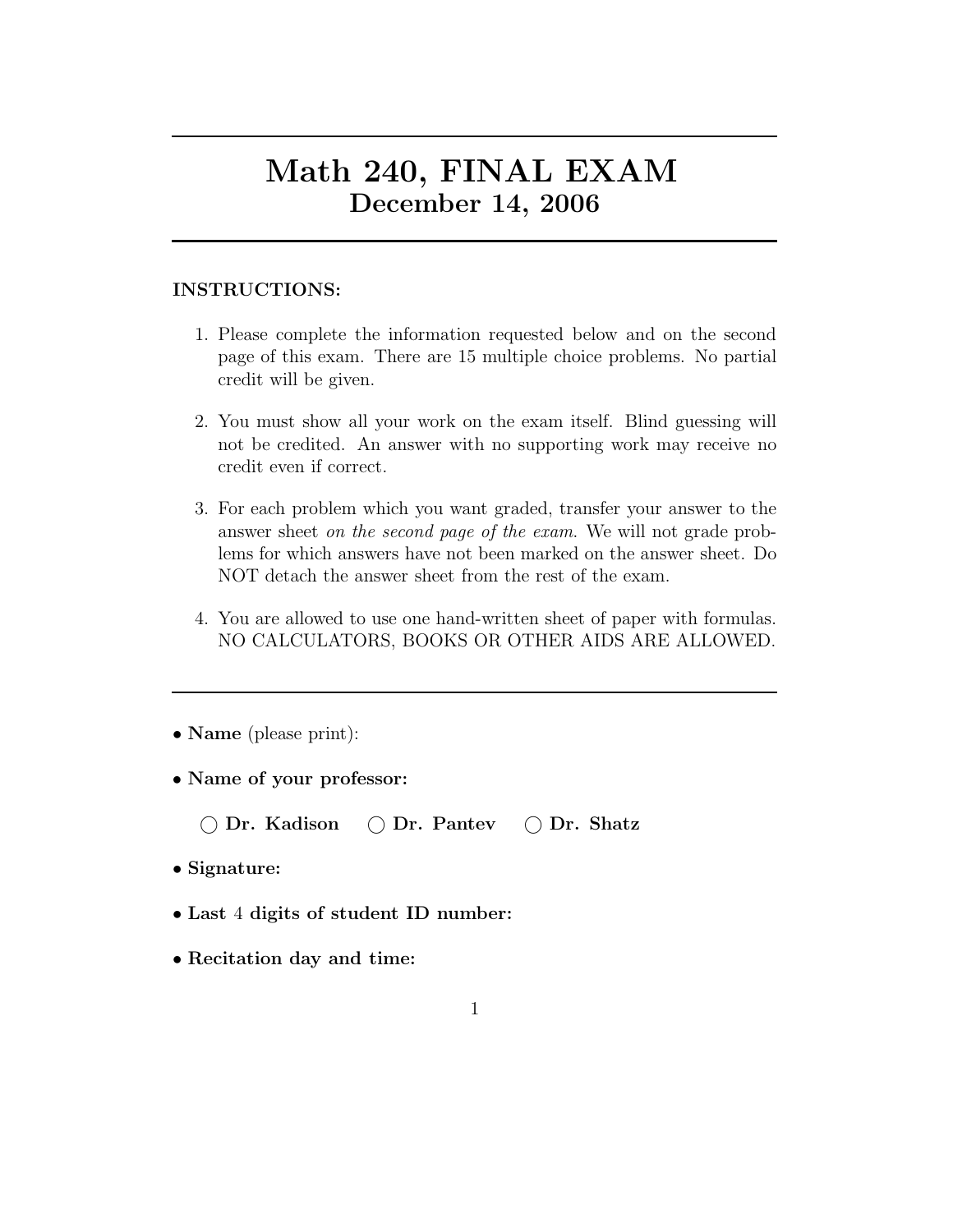NAME ( please print ):

## ANSWERS TO BE GRADED

| 1. A $\bigcirc$  | $\rm{B}$ $\rm{O}$ | $\mathrm{C}\bigcirc$ | $D\bigcirc$  | $E\bigcirc$  | $F \bigcirc$            |
|------------------|-------------------|----------------------|--------------|--------------|-------------------------|
| 2. A $\bigcirc$  | $B\bigcirc$       | $C\bigcirc$          | $D\bigcirc$  | $E \bigcirc$ | $\mathcal F$ $\bigcirc$ |
| 3. A $\bigcirc$  | $B\bigcirc$       | $C\bigcirc$          | $D\bigcirc$  | $E \bigcirc$ | $F \bigcirc$            |
| 4. A $\bigcirc$  | $B\bigcirc$       | $C\bigcirc$          | $D\bigcirc$  | $E \bigcirc$ | $\mathcal F$ $\bigcirc$ |
| 5. A $\bigcirc$  | $B\bigcirc$       | $C\bigcirc$          | $D\bigcirc$  | $E \bigcirc$ | $F \bigcirc$            |
| 6. A $\bigcirc$  | $B\bigcirc$       | $C\bigcirc$          | $D\bigcirc$  | $E \bigcirc$ | $F \bigcirc$            |
| 7. A $\bigcirc$  | $B\bigcirc$       | $C\bigcirc$          | $D\bigcirc$  | $E \bigcirc$ | $\mathcal F$ $\bigcirc$ |
| 8. A $\bigcirc$  | $B\bigcirc$       | $C\bigcirc$          | $D\bigcirc$  | $E \bigcirc$ | $F \bigcirc$            |
| 9. A $\bigcirc$  | $B\bigcirc$       | $C\bigcirc$          | $D\bigcirc$  | $E \bigcirc$ | $F \bigcirc$            |
| 10. A $\bigcirc$ | $B\bigcirc$       | $C\bigcirc$          | $D\bigcirc$  | $E \bigcirc$ | $F \bigcirc$            |
| 11. A $\bigcirc$ | $B\bigcirc$       | $C\bigcirc$          | $D\bigcirc$  | $E \bigcirc$ | $\mathcal F$ $\bigcirc$ |
| 12. A $\bigcirc$ | $B\bigcirc$       | $C\bigcirc$          | $D\bigcirc$  | $E \bigcirc$ | $F \bigcirc$            |
| 13. A $\bigcirc$ | $\rm{B}$ $\rm{O}$ | $C\bigcirc$          | $D\bigcirc$  | $E \bigcirc$ | $F \bigcirc$            |
| 14. A $\bigcirc$ | $B\bigcirc$       | $C\bigcirc$          | $D\bigcirc$  | $E \bigcirc$ | $F \bigcirc$            |
| 15. A $\bigcirc$ | $B\bigcap$        | $C\bigcirc$          | $D \bigcirc$ | $E\bigcirc$  | $F\bigcirc$             |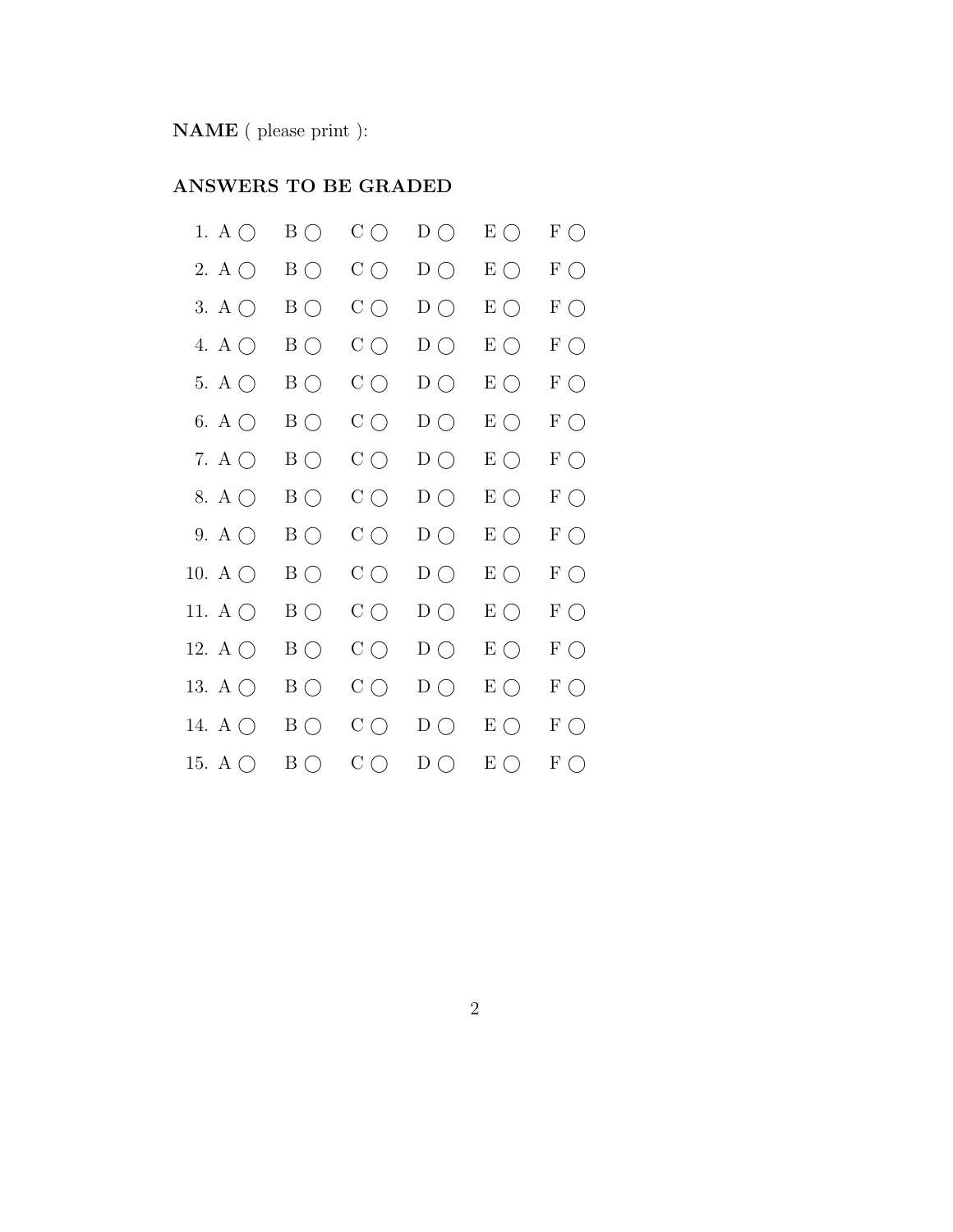(1) For which real values of c is the matrix  $A =$  $\begin{pmatrix} c & 1 \end{pmatrix}$  $c^2 - 1$  c  $\overline{ }$ diagonalizable as a real matrix?

|                  | (A) $c = \pm 1$ (B) $-1 < c < 1$ (C) $c \le -1$ |              |
|------------------|-------------------------------------------------|--------------|
| $(D)$ $c \geq 1$ | (E)  c  > 1                                     | $(F) c = -1$ |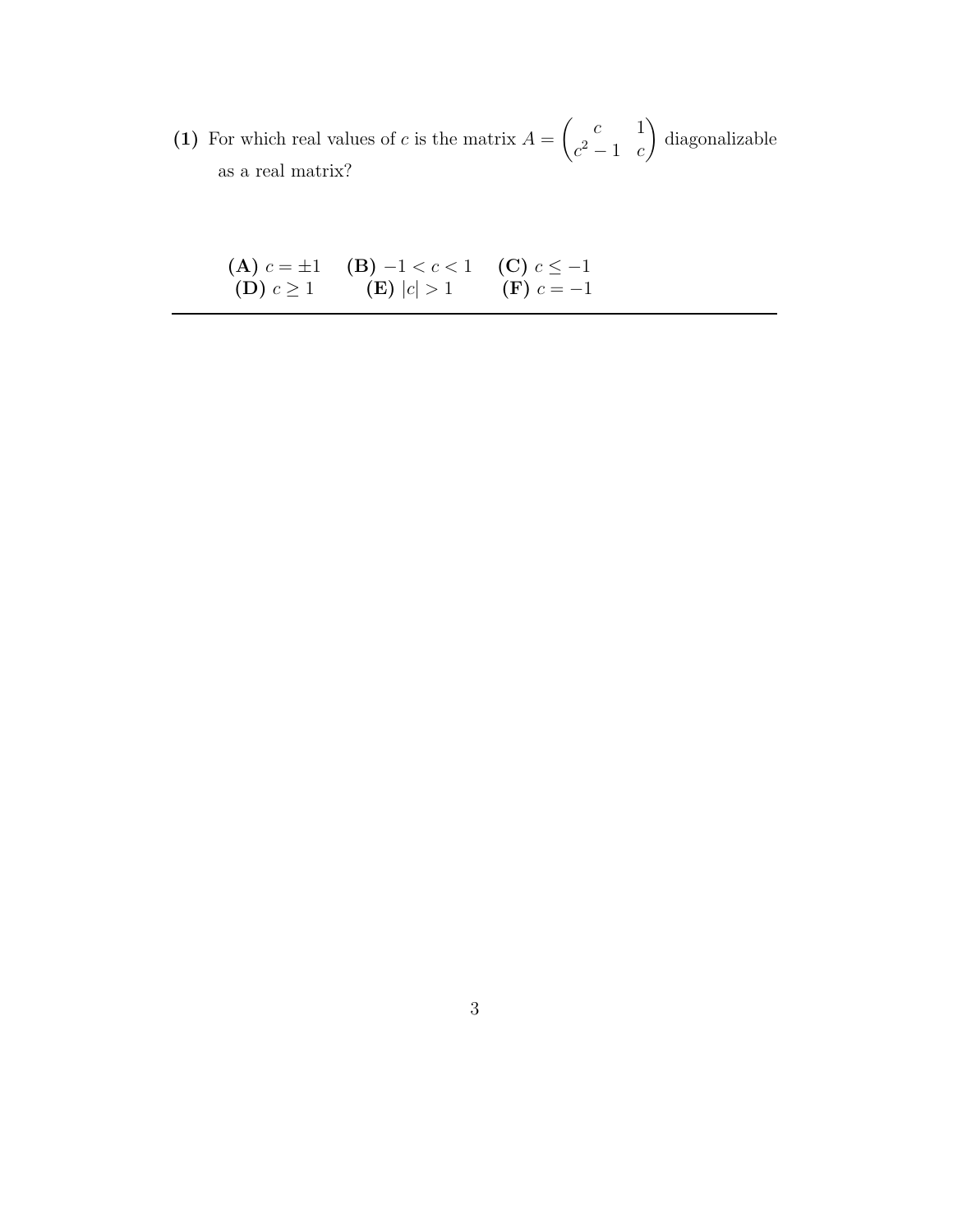(2) For the matrix A and the vector of unknowns  $\vec{x}$  given by

$$
A = \begin{pmatrix} 1 & -1 & -1 & -1 & 2 & 3 \\ 2 & 8 & -1 & 1 & 2 & 0 \\ 5 & 5 & -4 & -2 & 8 & 9 \\ 1 & 9 & 0 & 2 & 0 & -3 \end{pmatrix}, \qquad \overrightarrow{x} = \begin{pmatrix} x_1 \\ x_2 \\ x_3 \\ x_4 \\ x_5 \\ x_6 \end{pmatrix}
$$

we have

- (A) rank $(A) = 1$  and the solutions of the homogeneous linear system  $A\vec{x} = \vec{0}$  depend on 3 parameters.
- (B) rank $(A) = 2$  and the solutions of the homogeneous linear system  $A\vec{x} = \vec{0}$  depend on 2 parameters.
- (C) rank $(A) = 3$  and the solutions of the homogeneous linear system  $A\vec{x} = \vec{0}$  depend on 3 parameters.
- (D) rank $(A) = 2$  and the solutions of the homogeneous linear system  $A\vec{x} = \vec{0}$  depend on 4 parameters.
- (E) rank $(A) = 1$  and the solutions of the homogeneous linear system  $A\overrightarrow{x} = 0$  depend on 5 parameters.
- $(F)$  rank $(A) = 3$  and the solutins of the homogeneous linear system  $A\vec{x} = \vec{0}$  depend on 2 parameters.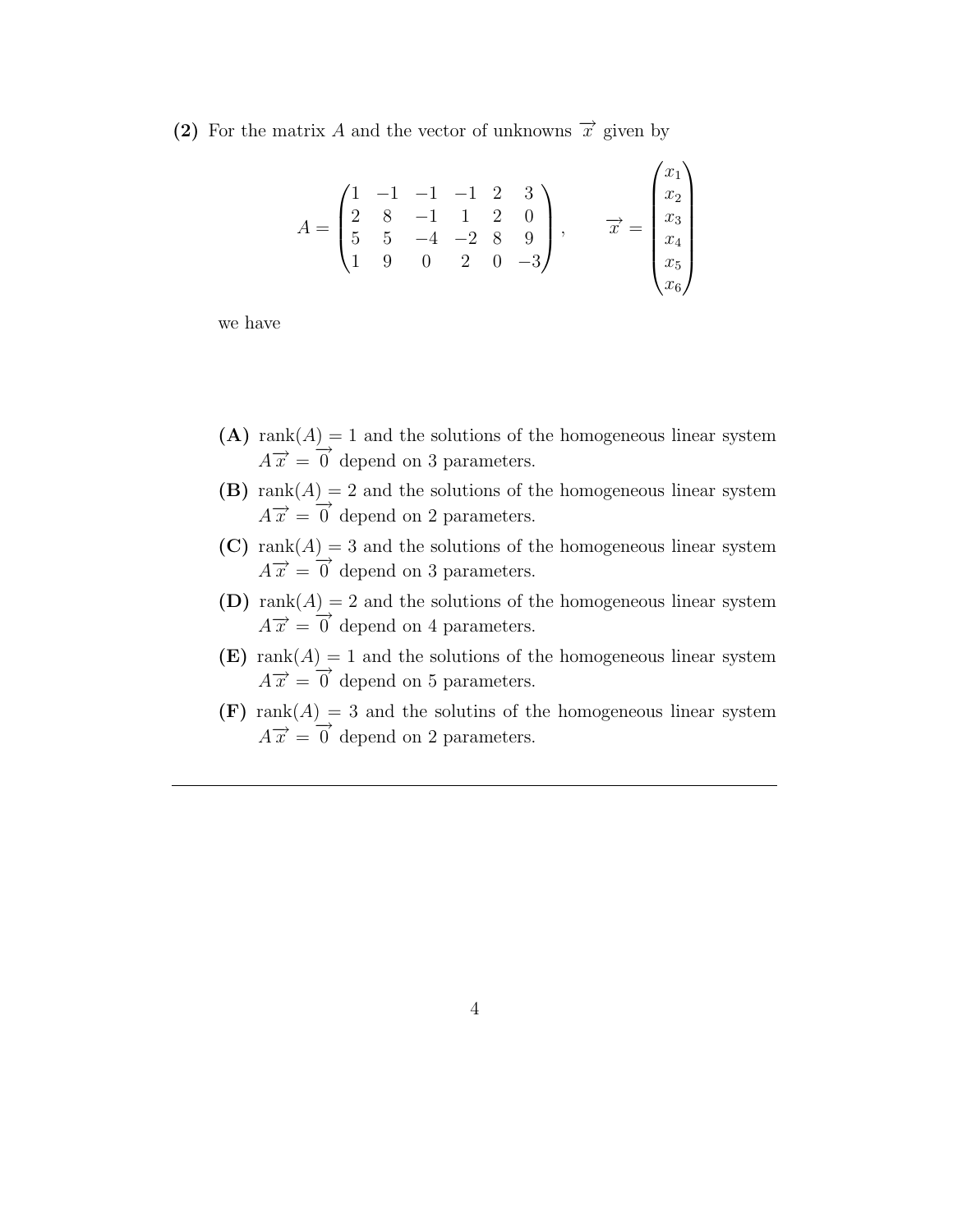- (3) Which of the following statements is false:
	- (A) If A is an  $3 \times 3$  matrix with real entries, and the only solution of the system  $A\vec{x} = \vec{0}$  is the zero vector, then A is invertible.

**(B)** There exists a 2×2 matrix *A* so that 
$$
A\begin{pmatrix} 1 \\ 2 \end{pmatrix} = \begin{pmatrix} 4 \\ 8 \end{pmatrix}
$$
 and  $A\begin{pmatrix} 1 \\ 1 \end{pmatrix} = \begin{pmatrix} 2 \\ 2 \end{pmatrix}$ .

- (C) If A and B are diagonalizable  $3 \times 3$  matrices with the same eigenvectors, then  $A + B$  is diagonalizable.
- (D) There exists a real  $3 \times 3$  matrix A which satisfies  $A^4 = -I_3$ .
- (E) An  $n \times n$  real matrix can have at most n real eigenvalues.

(F) If 
$$
\overrightarrow{v} = \begin{pmatrix} 3 \\ 0 \\ -4 \end{pmatrix}
$$
, then the matrix  $A = \overrightarrow{v} \overrightarrow{v}^T$  has three linearly independent eigenvectors.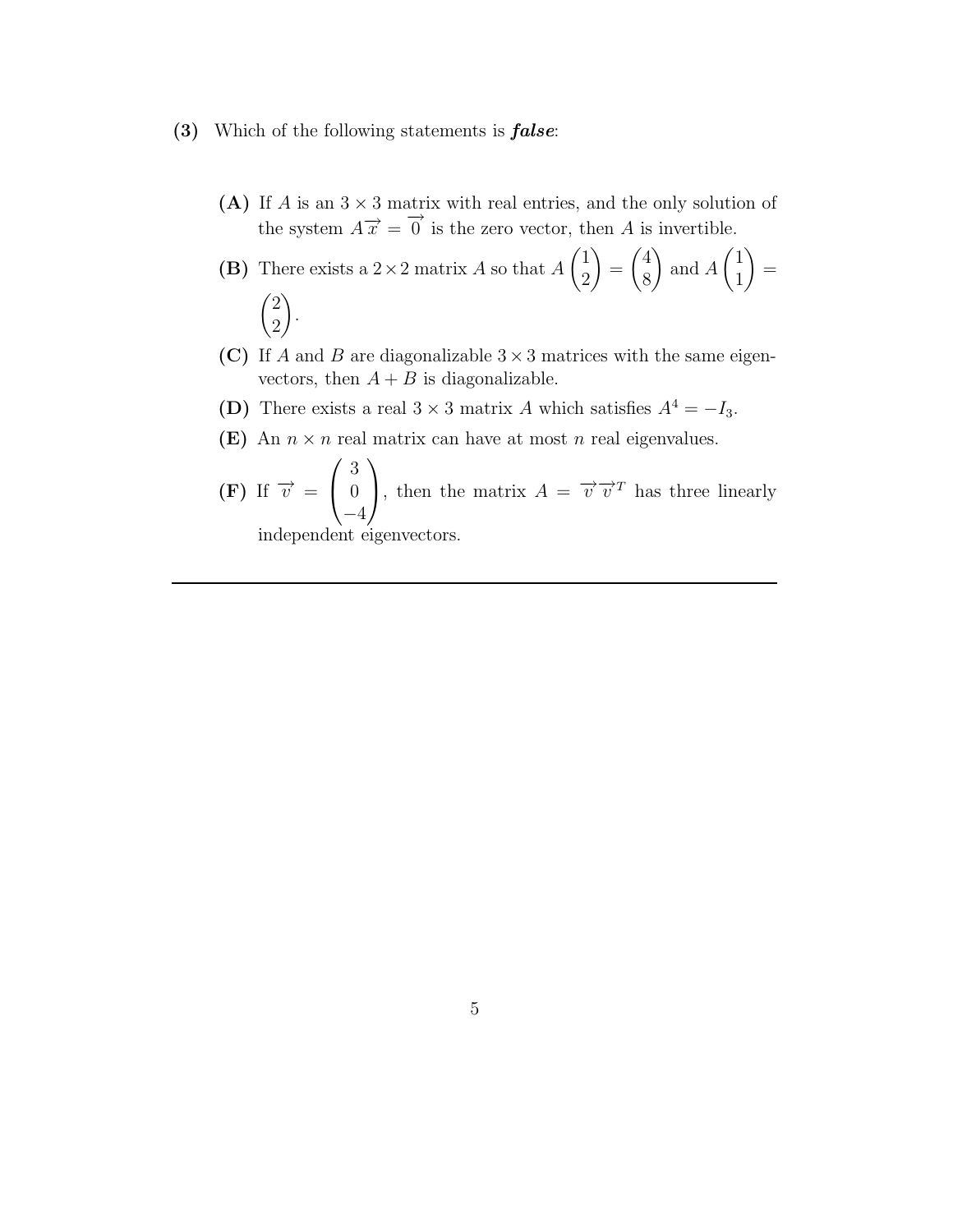(4) Consider the matrix

$$
B = \begin{pmatrix} 0 & 0 & -2 \\ 1 & 0 & 1 \\ 0 & 1 & 2 \end{pmatrix}.
$$

It is known that  $2$  is an eigenvalue of  $B$ . Then

- (A) B is diagonalizable with eigenvalues 1, 1, and 2.
- (B) B is diagonalizable with eigenvalues 1, 2, and 2.
- (C) B is diagonalizable with eigenvalues  $-1$ , 1, and 2.
- (D) B is not diagonalizable, and has eigenvalues −1, 1, and 2.
- (E) B is not diagonalizable, and has eigenvalues 1, 1, and 2.
- (F) B is not diagonalizable, and has a unique real eigenvalue 2.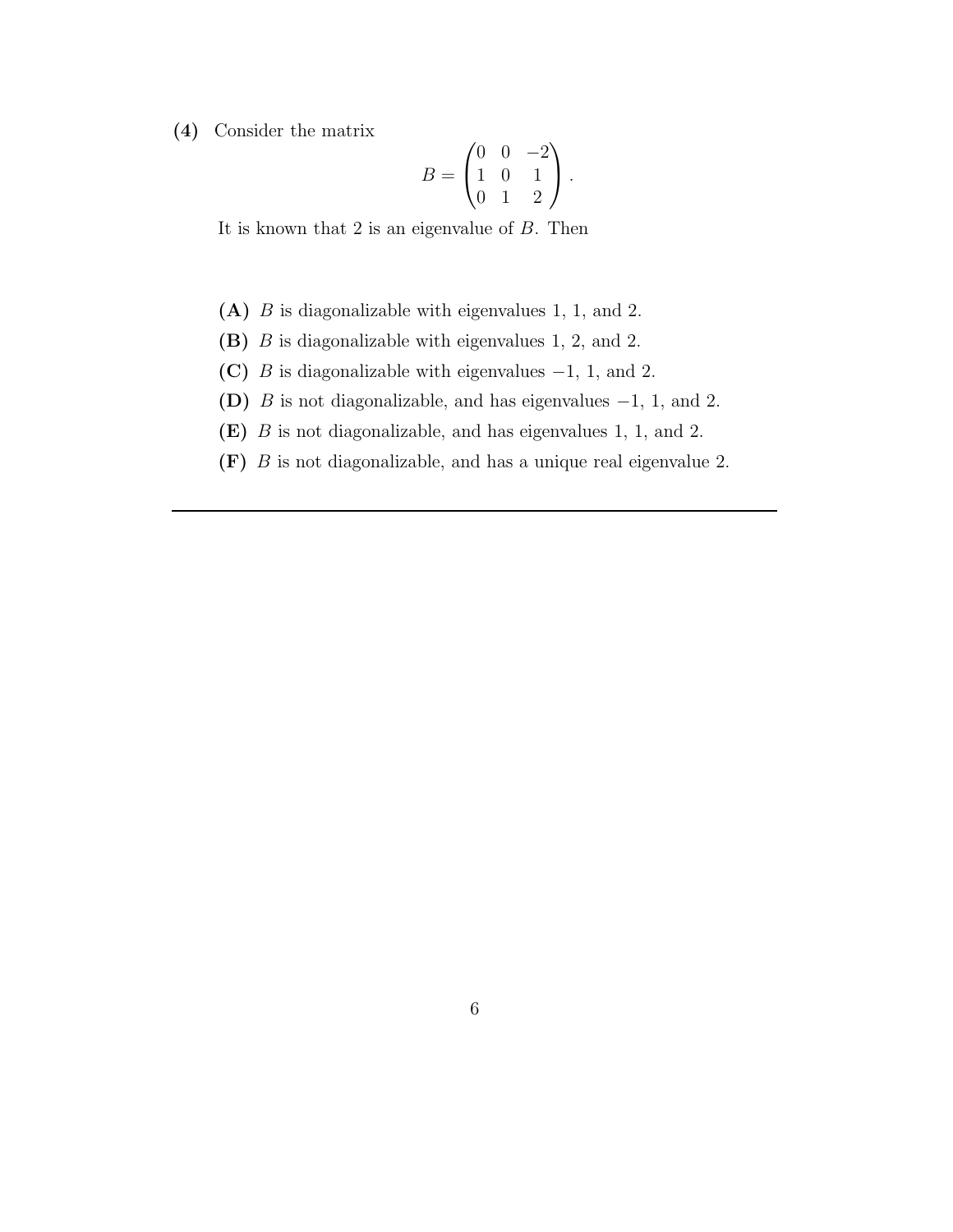(5) A surface  $\Sigma$  is given by the equation  $z = x^2 + 2y$  Find the unit normal vector to  $\Sigma$  at the point  $(0, 1, 2)$ 

(A) 
$$
\frac{2}{\sqrt{5}}\hat{\mathbf{i}} + \frac{1}{\sqrt{5}}\hat{\mathbf{k}}
$$
 (B)  $\frac{-2}{\sqrt{5}}\hat{\mathbf{j}} + \frac{1}{\sqrt{5}}\hat{\mathbf{k}}$  (C)  $\frac{2}{\sqrt{5}}\hat{\mathbf{j}} + \frac{1}{\sqrt{5}}\hat{\mathbf{k}}$   
(D)  $\frac{-1}{\sqrt{5}}\hat{\mathbf{i}} + \frac{2}{\sqrt{5}}\hat{\mathbf{k}}$  (E)  $\frac{1}{\sqrt{5}}\hat{\mathbf{i}} + \frac{-2}{\sqrt{5}}\hat{\mathbf{j}}$  (F)  $\frac{1}{\sqrt{5}}\hat{\mathbf{j}} + \frac{-2}{\sqrt{5}}\hat{\mathbf{k}}$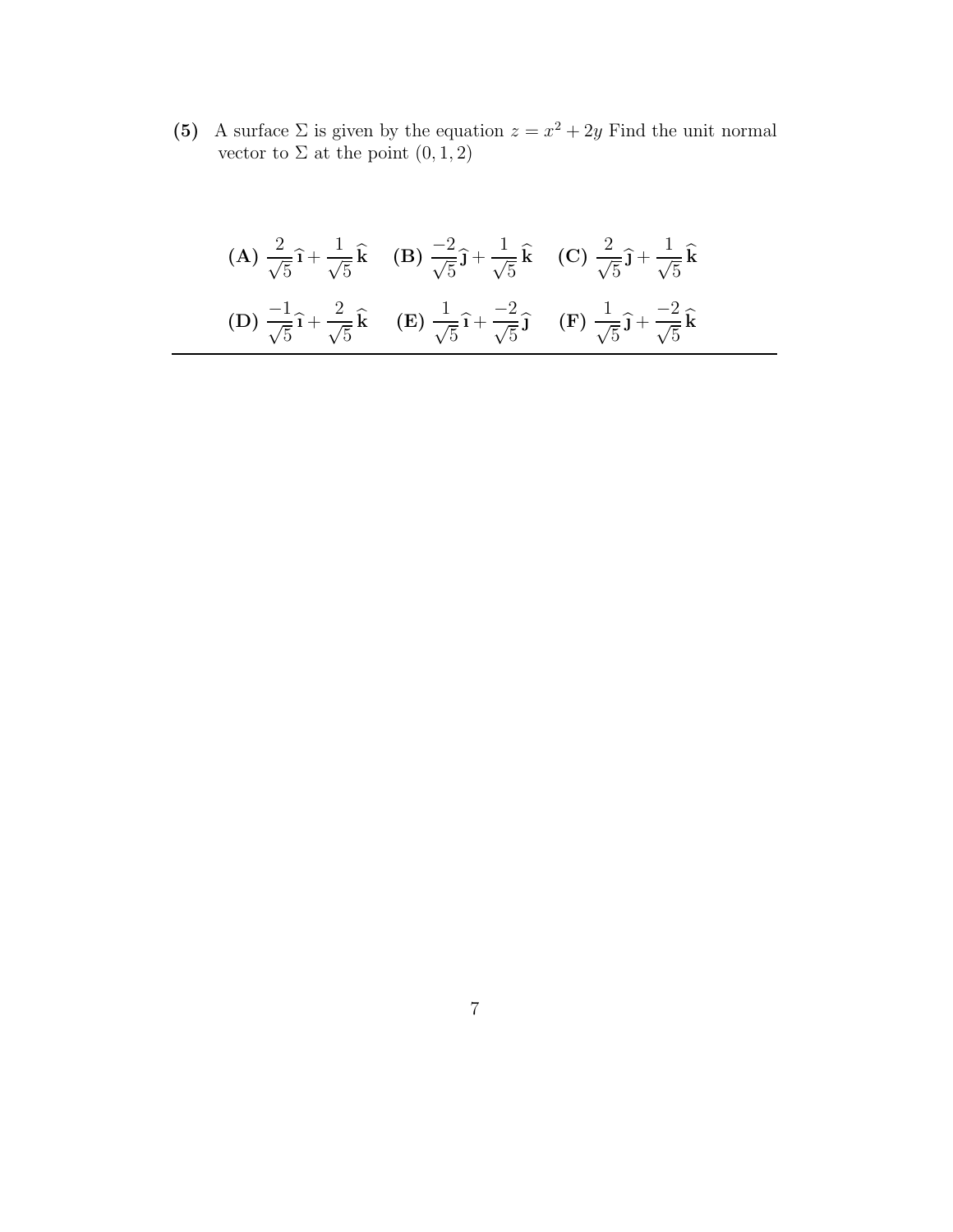(6) Let

$$
\overrightarrow{F} = (xz + 2e^{yz})\hat{\mathbf{i}} + x^2z\hat{\mathbf{j}} + (\cos^2 y - z)\hat{\mathbf{k}},
$$

and let S be the sphere of radius 5 centered at the origin. Evaluate  $\iint_S \overrightarrow{F} \cdot \overrightarrow{n} dS$ , where  $\overrightarrow{n}$  is the outward unit normal.

(A)  $125\pi$  (B)  $-25\pi$  (C) 0  $(D) \frac{125\pi}{2}$  $\frac{3}{3}$  (E) –  $25\pi$  $\frac{3}{3}$  (F) –  $500\pi$ 3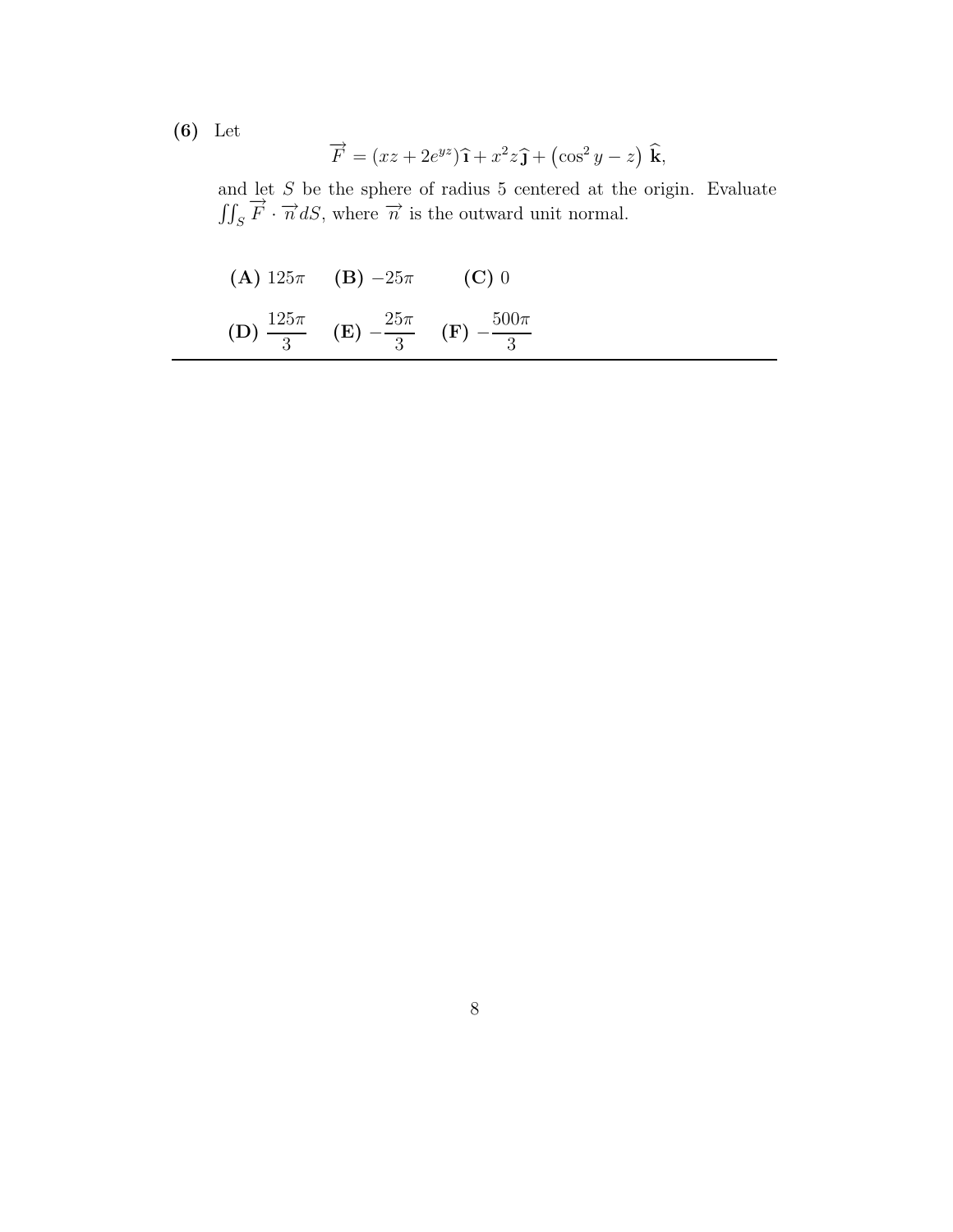(7) Evaluate the line integral

$$
\int_C (e^x \sin y - 5y) dx + (e^x \cos y - 5) dy,
$$

where C is the semicircle  $x^2 + y^2 = 2x$ ,  $y \geq 0$ , centered at  $(1, 0)$  and oriented counterclockwise from  $(2, 0)$  to  $(0, 0)$ .



(A) 0 (B) 
$$
-e^{\pi}
$$
 (C)  $e^{\pi} - 10$   
(D)  $\frac{5\pi}{2}$  (E)  $\frac{\pi}{2}$  (F)  $-\frac{3\pi}{2} - 10$ 

2

 $(F)$  –

 $\frac{m}{2} - 10$ 

2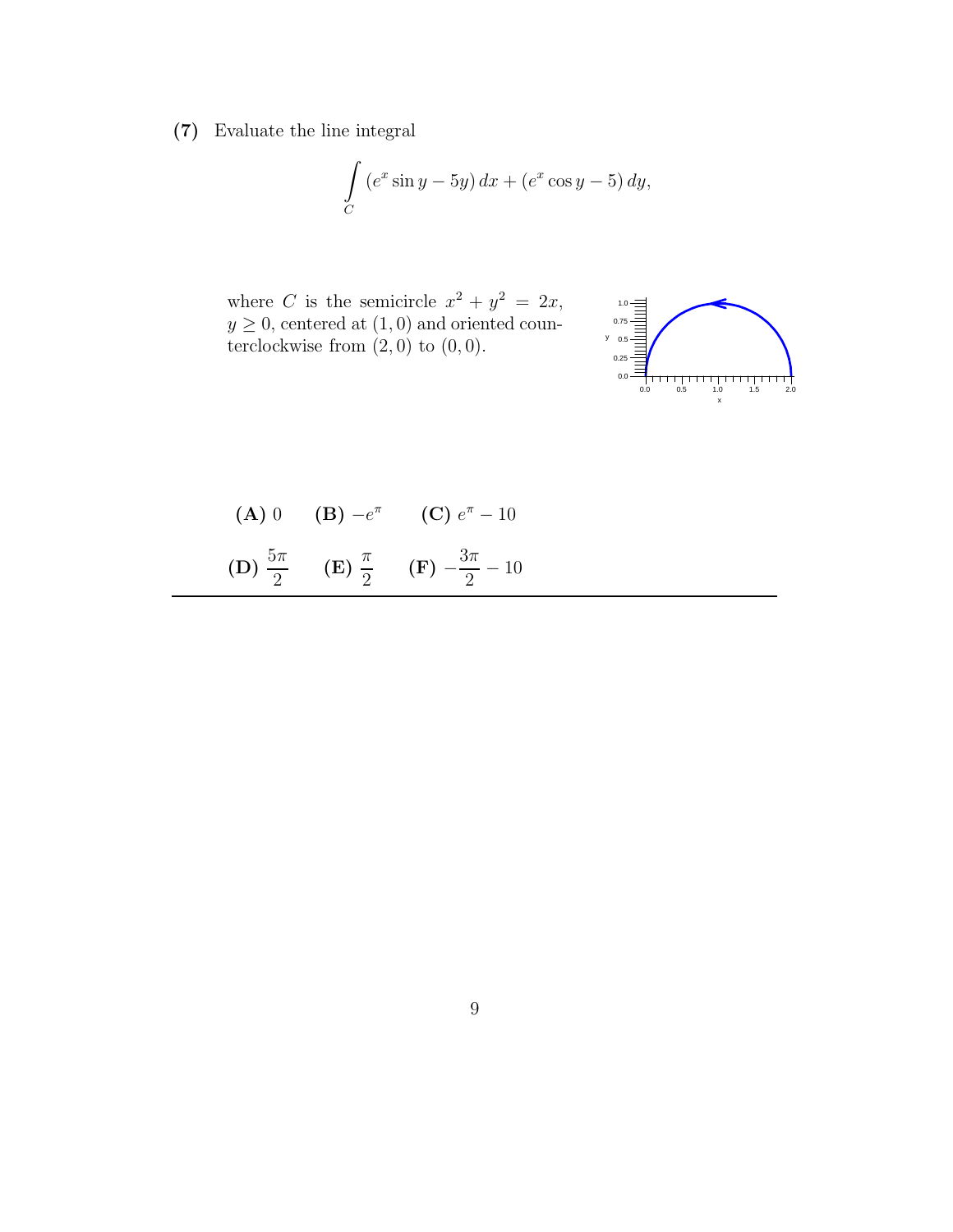(8) Let C be the curve parameterized by  $\vec{r}(t) = t\hat{i} + \sin(t)\hat{j} + t^2\cos(t)\hat{k}$ , for  $0 \le t \le \pi$ , and let  $f(x, y, z) = z^2 e^{\sin(x)} + y^2 \cos(\underline{x})$ . Compute the line integral  $\int_C \overrightarrow{\nabla} f \cdot d\overrightarrow{r}$  of the gradient vector field  $\overrightarrow{\nabla} f$  of f.

$$
(A) 0 \t (B) -\pi \t (C) e
$$

**(D)**  $\pi^4$  **(E)**  $e - \pi$  **(F)** none of the above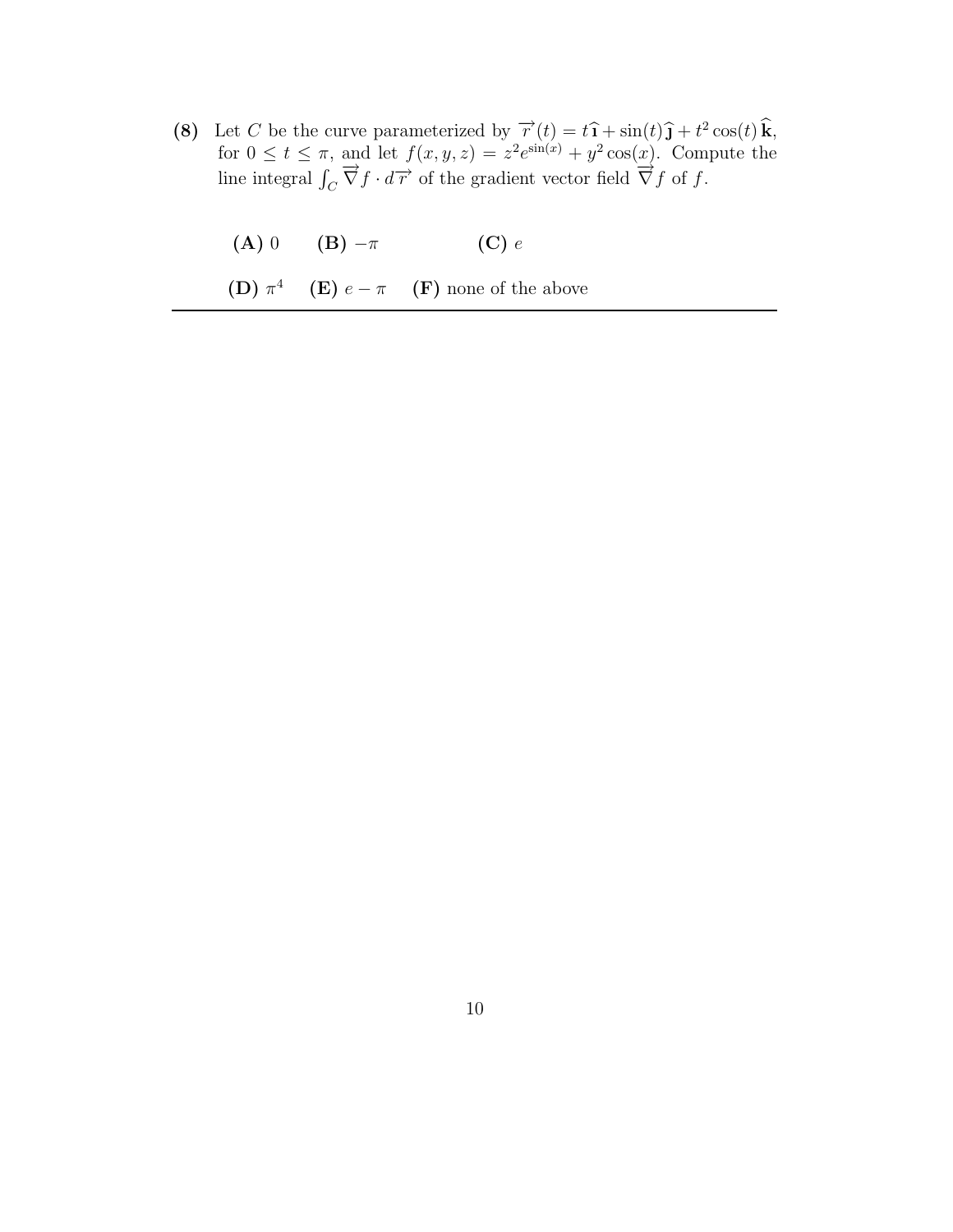(9) Let  $y(x)$  be the general solution of the linear differential equation

$$
x^2y'' + 5xy' + 3y = 0,
$$

for which  $y(1) = 1$  and  $y'(1) = -3$ . Find  $y(1/2)$ .

| $(A) -9$ (B) 2 | $(C)$ 0                    |
|----------------|----------------------------|
|                | (D) $1/8$ (E) 8 (F) $1/16$ |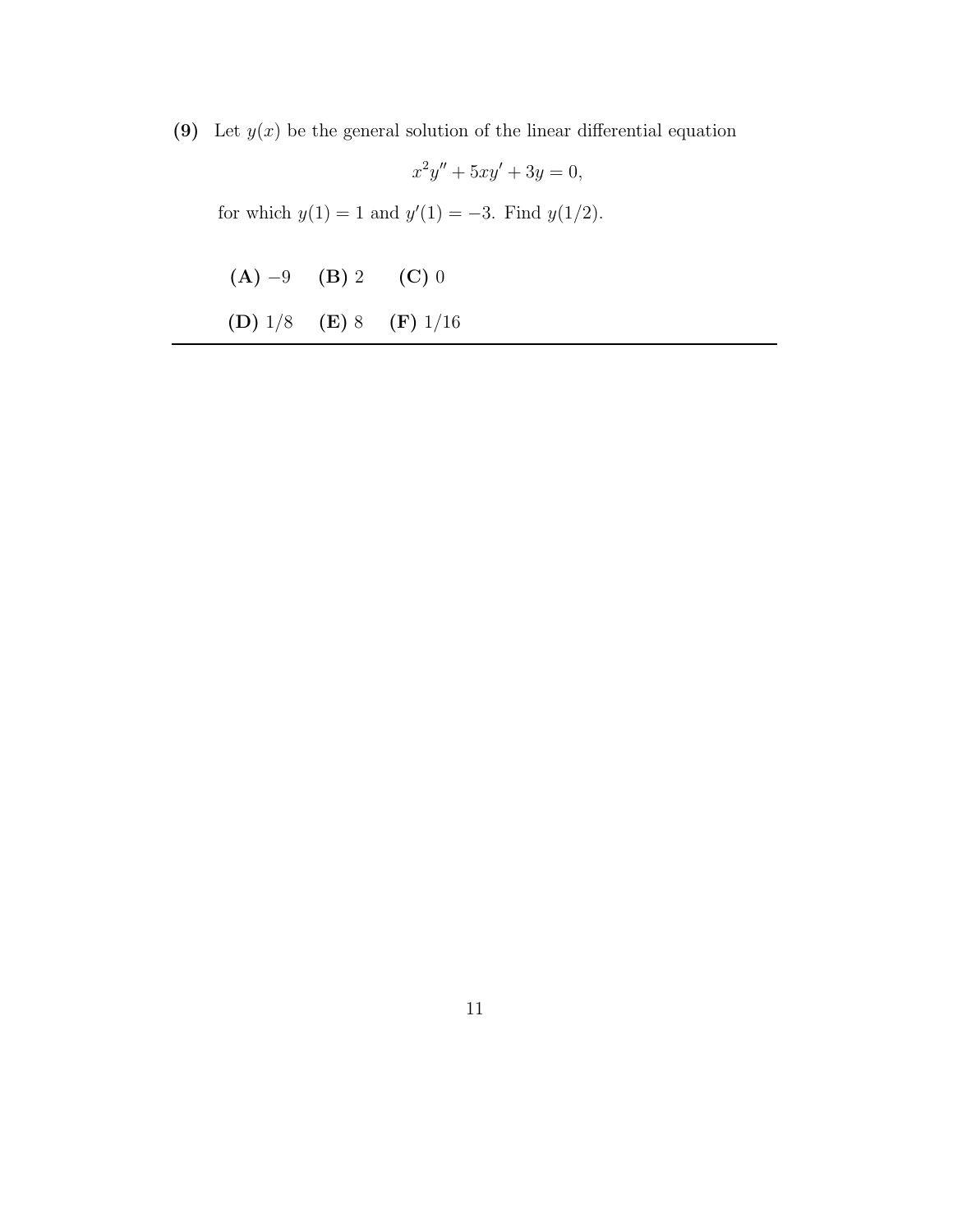(10) The differential equation  $xy'-y = 100, x > 0$  has a unique solution for which  $y(1) = 50$ . Find  $y(3)$ 

| (A) 250   | (B) 300   | (C) 350   |
|-----------|-----------|-----------|
| $(D)$ 400 | $(E)$ 450 | $(F)$ 500 |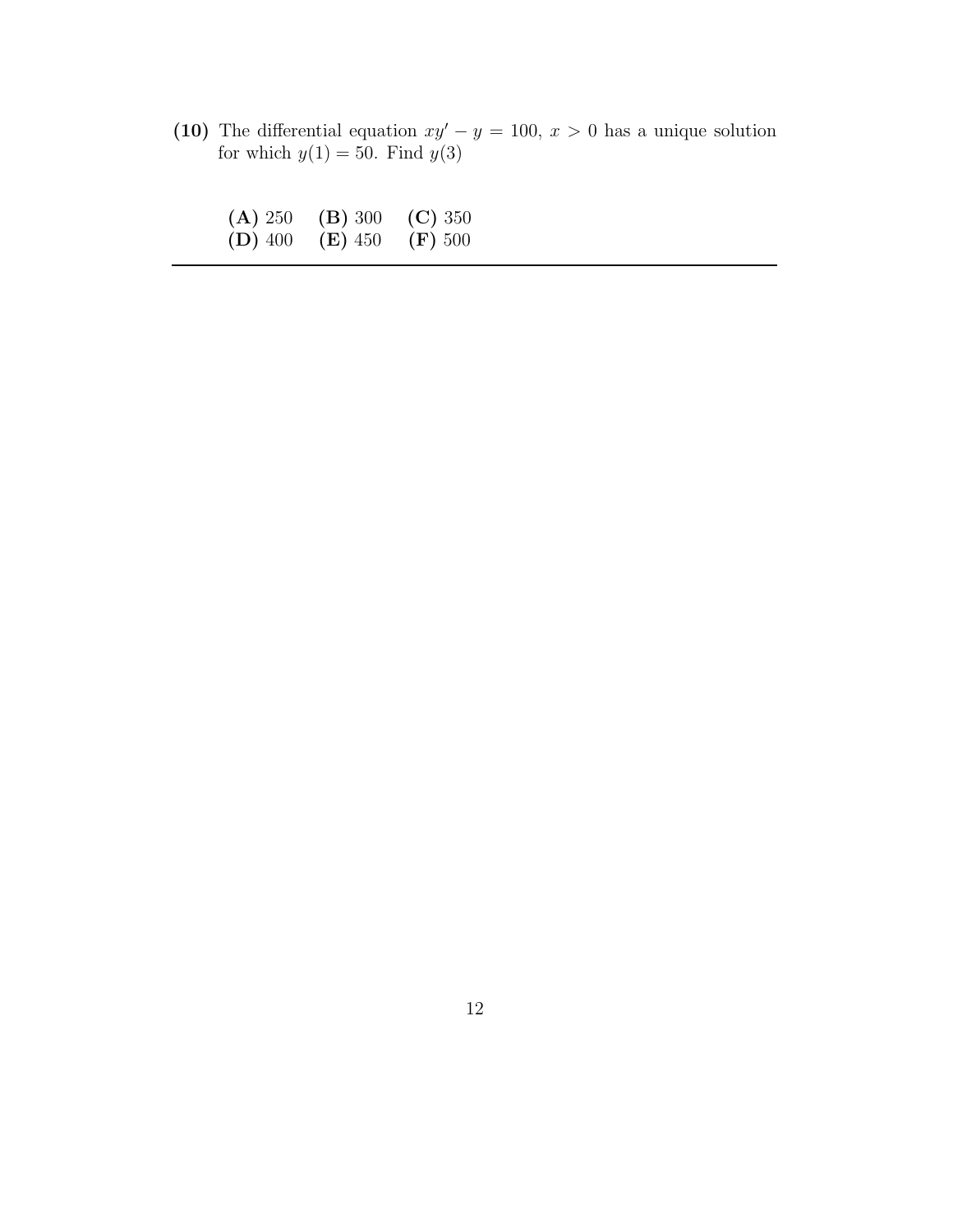(11) Consider the differential equation

$$
y''' - y' - y = t.
$$

Then the solution  $y(t)$  for which  $y(0) = 0$ ,  $y'(0) = 1$ ,  $y''(0) = 1$  has Laplace transform

(A) 
$$
\frac{s^3 + s^2 + 1}{s^2(s^3 - s - 1)}
$$
 (B)  $\frac{s^3 - s - 1}{s(s^3 + s^2 + 1)}$  (C)  $\frac{s^3 - s - 1}{s^2(s^3 + s^2 + 1)}$   
(D)  $\frac{s^3 + s^2 + 1}{s(s^3 - s - 1)}$  (E)  $\frac{s^3 + s + 1}{s(s^3 - s - 1)}$  (F)  $\frac{s^2 + s + 1}{s^2(s^3 - s - 1)}$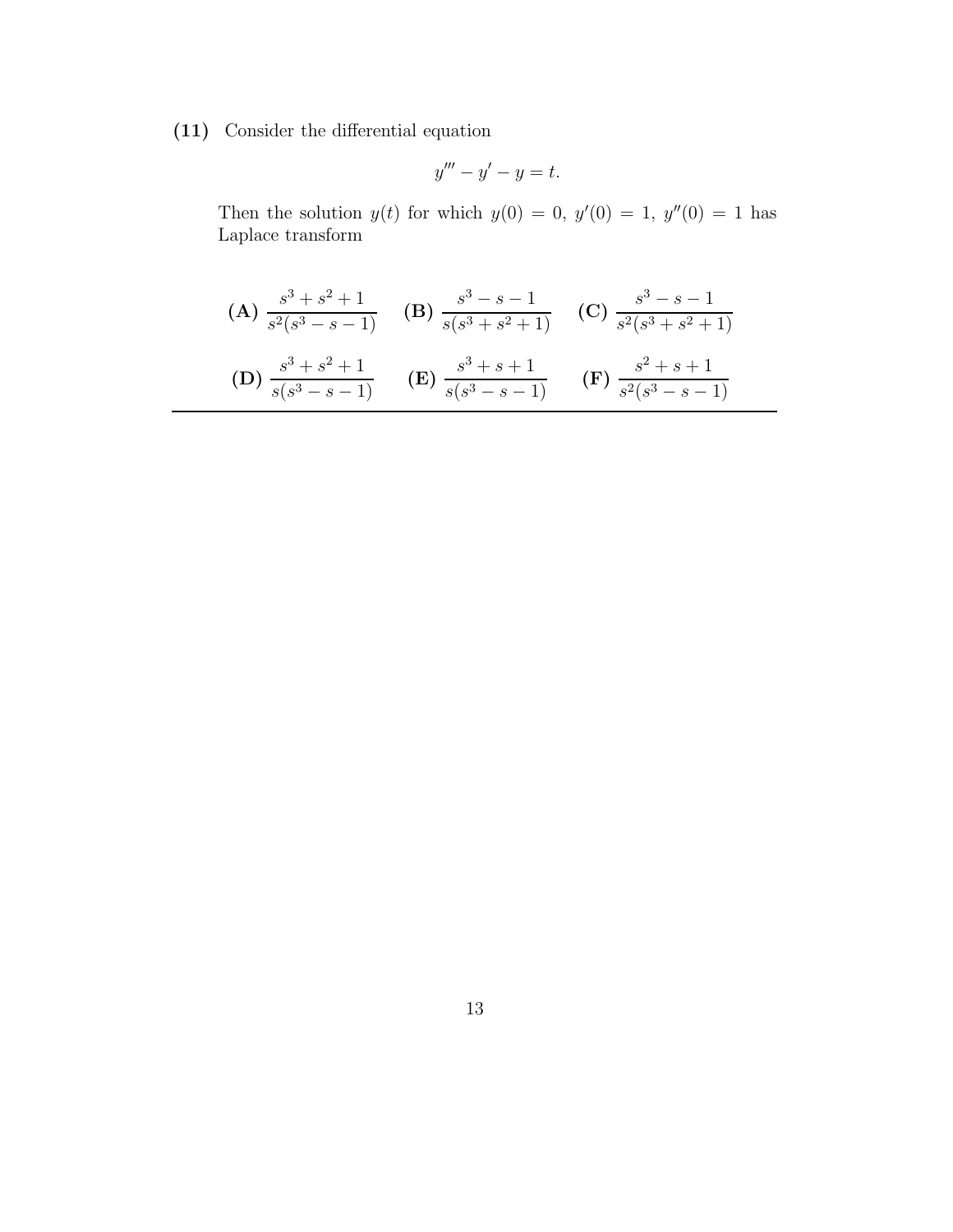(12) Let  $Y(s)$  be the Laplace transform of the function  $y(t)$ . Find the Laplace transform of the spring-mass equation with damping and sharp impulse function,

$$
y'' + 2y' + y = \delta(t - 1), \ \ y(0) = 1, \ y'(0) = -1
$$

\n- (A) 
$$
s^2Y(s) - s - 1 + 2sY(s) + Y(s) = \mathcal{U}(t - 1)
$$
.
\n- (B)  $s^2Y(s) - s - 1 + 2sY(s) + Y(s) = e^{-s}$ .
\n

- (C)  $s^2Y(s) + s 3 + 2sY(s) + Y(s) = e^{-s}.$
- (D)  $s^{-2}Y(s) + s^{-1} + 3 + 2s^{-1}Y(s) + Y(s) = s^{-1}$ .
- (E)  $4Y(s) 3s s^2 = e^s$ .
- (F)  $4sY(s) 3s s^2 = e^s$ .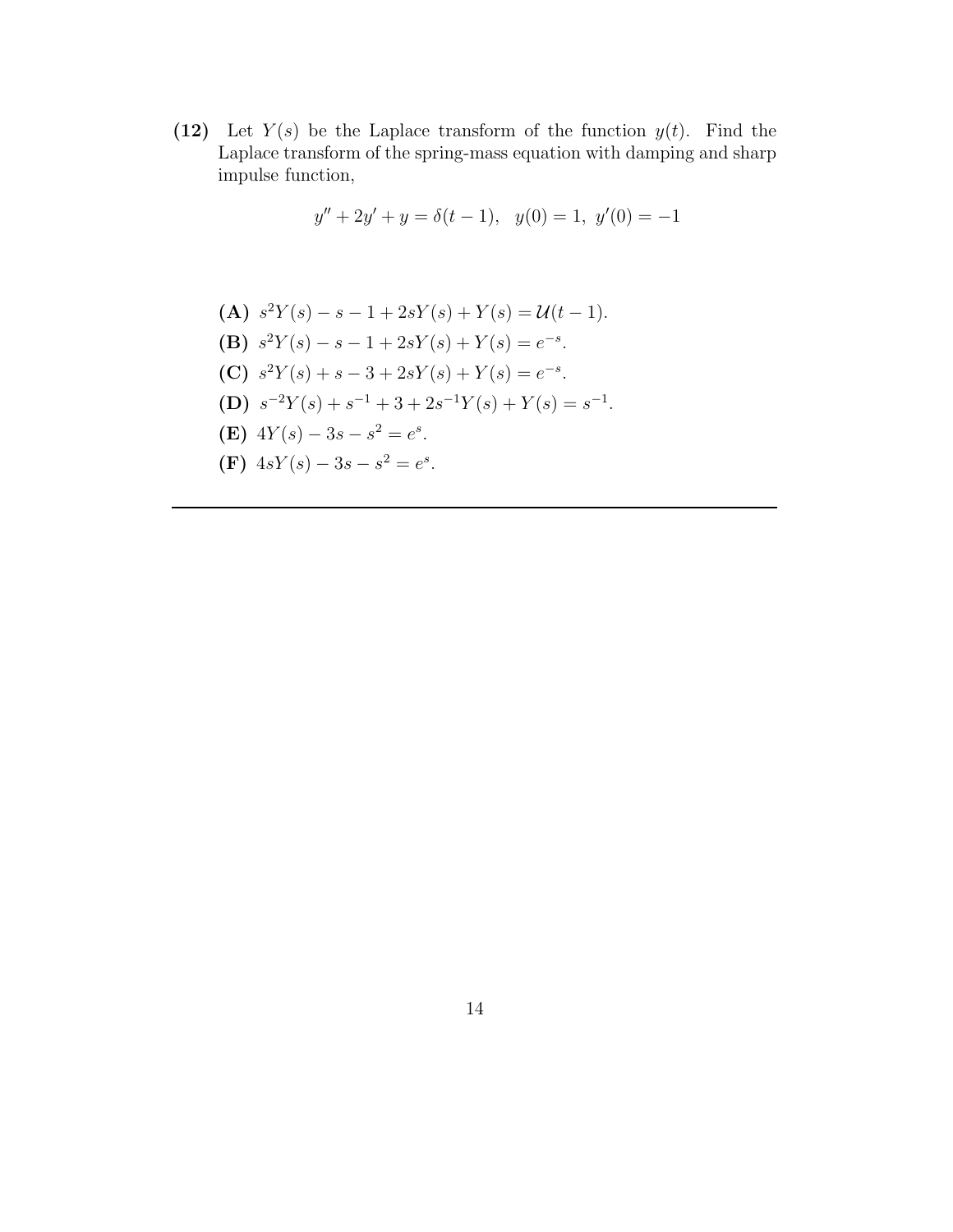(13) Consider the differential equation

$$
x^2y'' + 2x(x+1)y' - y = 0.
$$

It has a Frobenius power series solution  $y(x) = x^{\alpha} \sum_{j=0}^{\infty} a_j x^j$  for

(**A**) 
$$
\alpha = \pm \frac{1}{2}
$$
 (**B**)  $\alpha = \pm \frac{\sqrt{3}}{2}$  (**C**)  $\alpha = 0$  and  $\alpha = \frac{\sqrt{5}}{2}$   
(**D**)  $\alpha = -\frac{1}{2} \pm \frac{\sqrt{3}}{2}$  (**E**)  $\alpha = -\frac{1}{2} \pm \frac{\sqrt{5}}{2}$  (**F**)  $\alpha = \frac{1}{2}$  and  $\alpha = \frac{\sqrt{5}}{2}$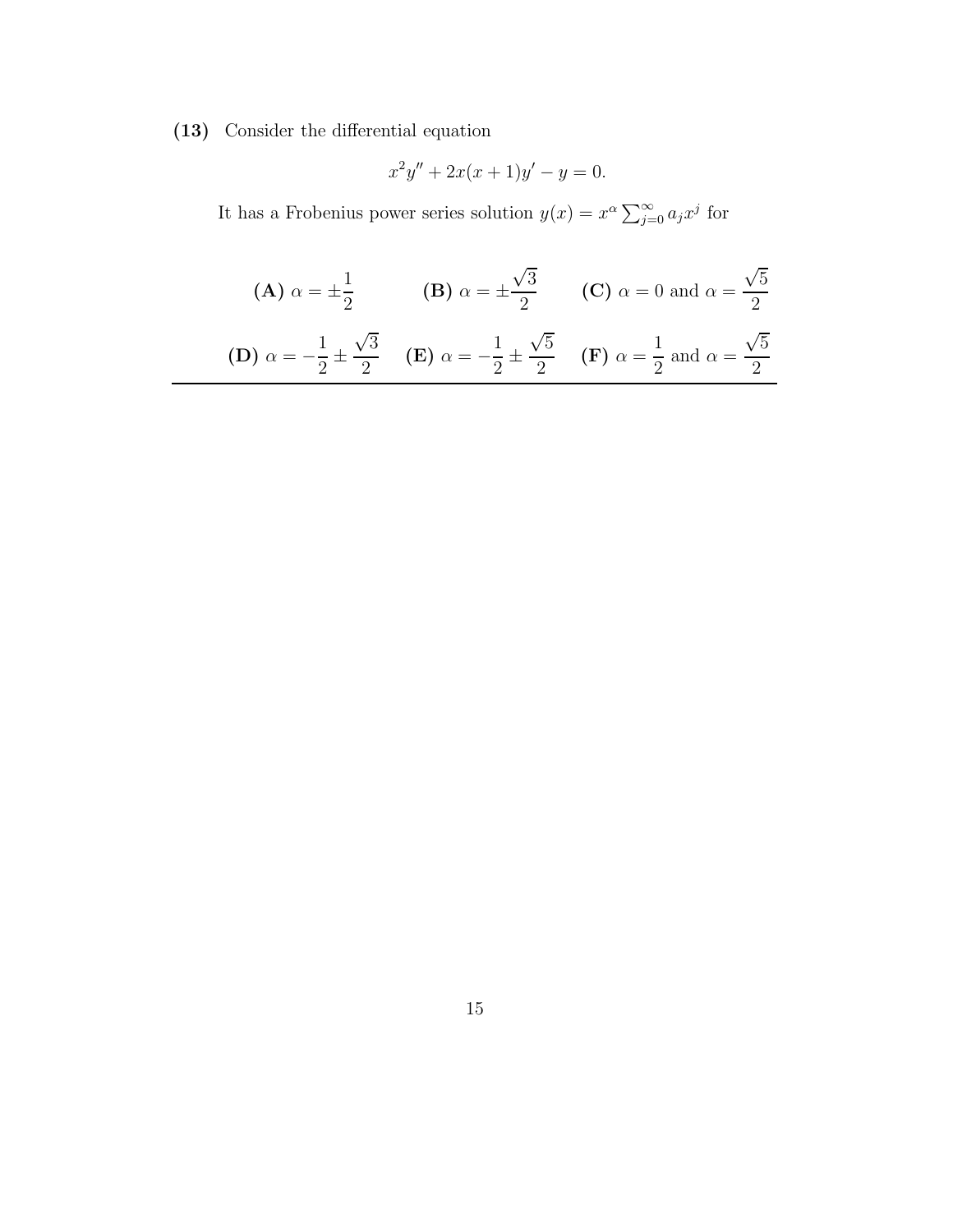(14) Find the recursion formula for the coefficients of the power series solution  $y(x) = \sum_{n=0}^{+\infty} c_n x^n$  about the ordinary point  $x = 0$  of the differential equation,

$$
y'' + 2xy' + 2y = 0
$$

(A) 
$$
c_{n+2} = \frac{-c_n}{n+2}
$$

\n(B)  $c_{n+2} = \frac{c_{n-1}}{n+1}$ 

\n(C)  $c_{n+2} = \frac{-3c_n}{n+1}$ 

\n(D)  $c_{n+1} = c_n$ 

\n(E)  $c_{n+2} = \frac{-3c_n + 1}{n+1}$ 

\n(F)  $c_{n+2} = \frac{-2c_n}{n+2}$